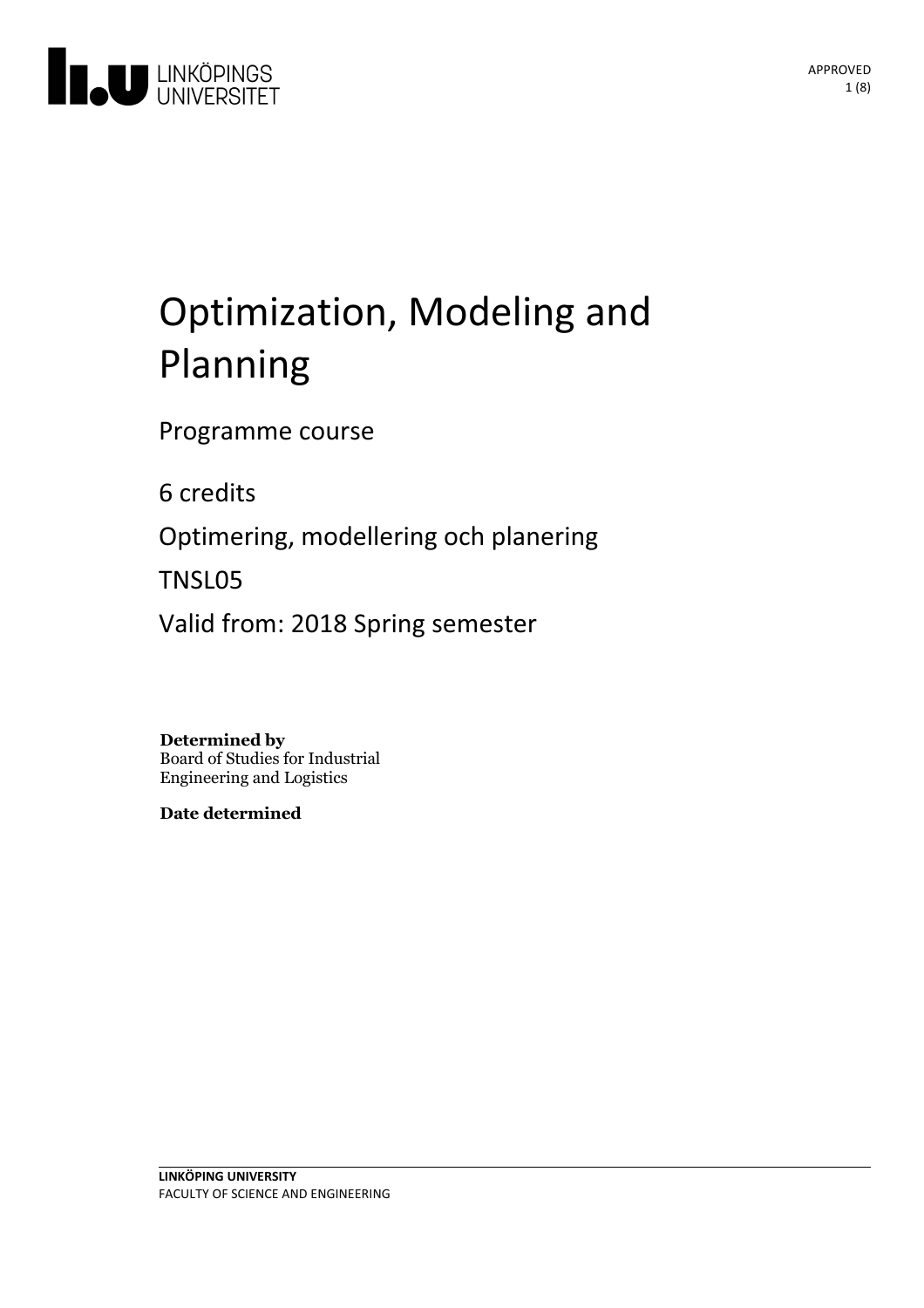# Main field of study

Applied Mathematics, Logistics

# Course level

First cycle

# Advancement level

 $G<sub>2</sub>X$ 

# Course offered for

- Air Transportation and Logistics, Bachelor's Programme
- Civic Logistics, Bachelor's Programme

### Entry requirements

Note: Admission requirements for non-programme students usually also include admission requirements for the programme and threshold requirements for progression within the programme, or corresponding.

# Prerequisites

Basic courses in Math Analyses, Algebra and Logistics.

# Intended learning outcomes

This course gives an introduction to operations reseach, in particular modelling and solving linear programming problems, optimization problems with network structures and integer programming proglems. The application focus is on models related to logistics and supply chain management. After completed course the students shall

- have the knowledge on how to formulate and analyze optimization models
- $\bullet$  understand the basic mathematical theories that are the foundation for models and algorithms.<br>• Analyze and understand sensitivity analyses for linear programming
- problems and network problems
- be able to use and draw conclusions from optmization methods for linear programming, especially the Simplex method, for integer prrogramming, especially tree-search methods, and network/graph based methods.

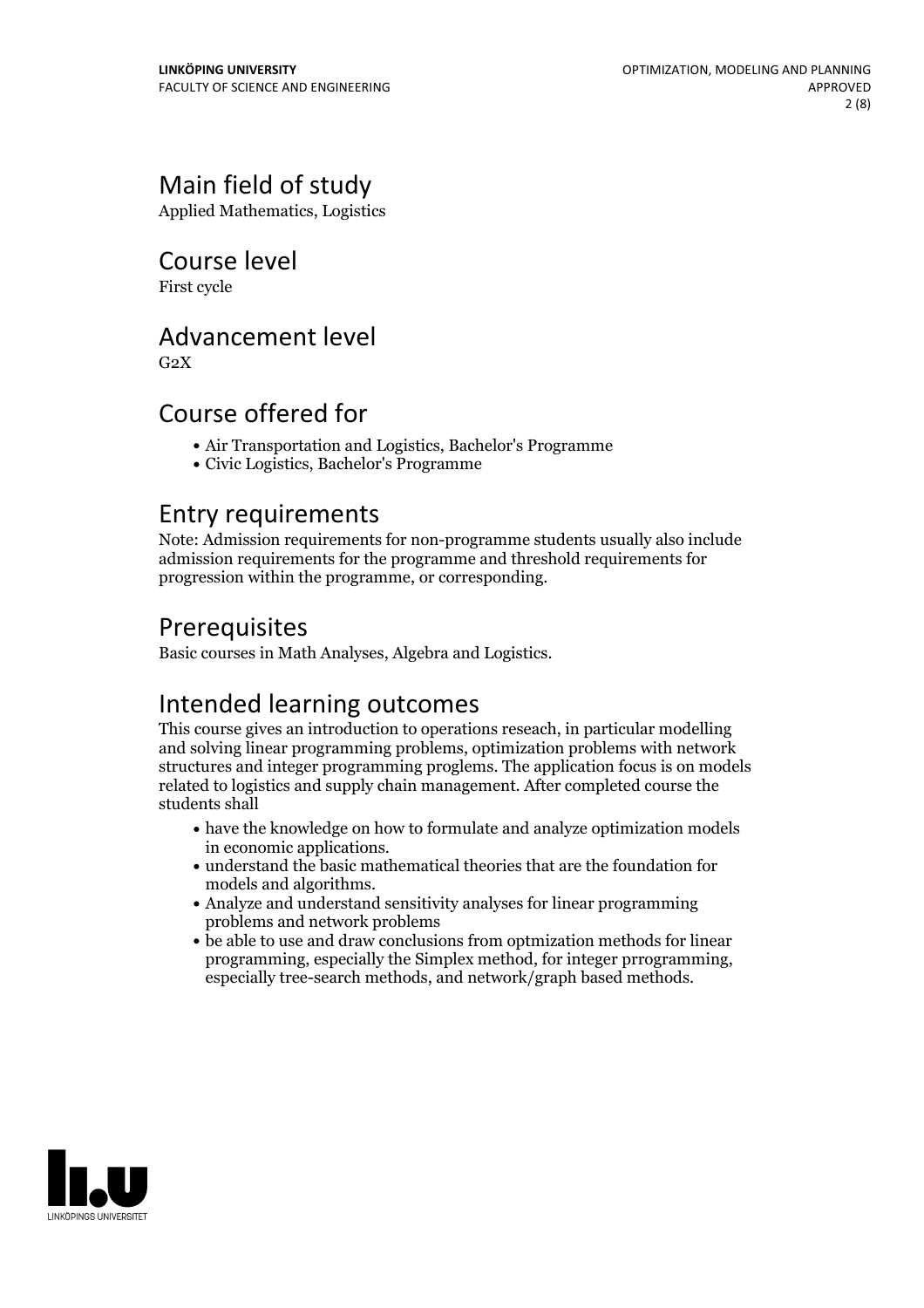# Course content

The course covers the following areas:

- Introduction to mathematical modelling
- Introduction to algortihms for optimization
- Classification of problems
- Optimality conditions
- Modelling of linear programming problems
- Methods for linear programming problems (basic solution concept)
- Sensitivity analyses
- Network modelling
- Basic problem types and methods for network problems (shortest path and minimum cost flow problems)
- Integer programming problems modelling

# Teaching and working methods

The lectures introduce concepts and methods. Lessons are used for exercises and computer laborations are used for solving larger optimization models.

### Examination

| TEN <sub>1</sub> | Written examination | 2 credits | U, 3, 4, 5 |
|------------------|---------------------|-----------|------------|
| LAB <sub>1</sub> | Laboratory work     | 2 credits | U.G        |
| UPG1             | Group assignments   | 2 credits | U.G        |

# Grades

Four-grade scale, LiU, U, 3, 4, 5

### Department

Institutionen för teknik och naturvetenskap

### Director of Studies or equivalent Erik Bergfeldt

# Examiner

Joakim Ekström

# Education components

Preliminary scheduled hours: 50 h Recommended self-study hours: 110 h

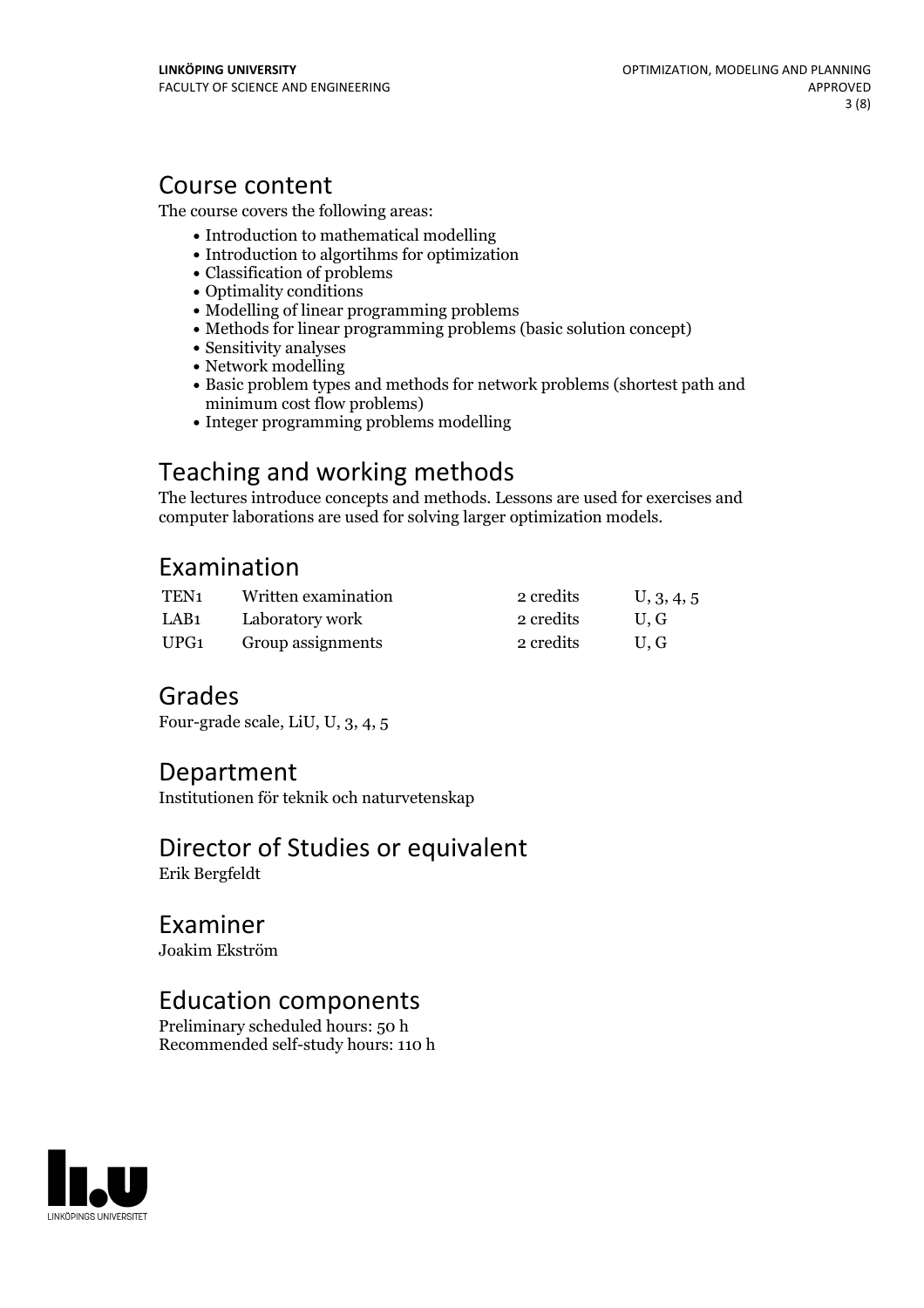# Course literature

### **Books**

Henningsson, Lundgren, Rönnqvist, Värbrand,, *Optimeringslära: övningsbok* 2:a uppl

ISBN: 91-44-06760-7<br>Lundgren, Jan, Author, Rönnqvist, Mikael, Author, Värbrand, Peter, Author, Linköpings universitet, Institutionen för teknik och naturvetenskap, Originator,<br>Linköpings universitet, Tekniska högskolan, Originator, Linköpings universitet,<br>Matematiska institutionen, Optimeringslära, Originator, (2003 Lund: Studentlitteratur, 2003.

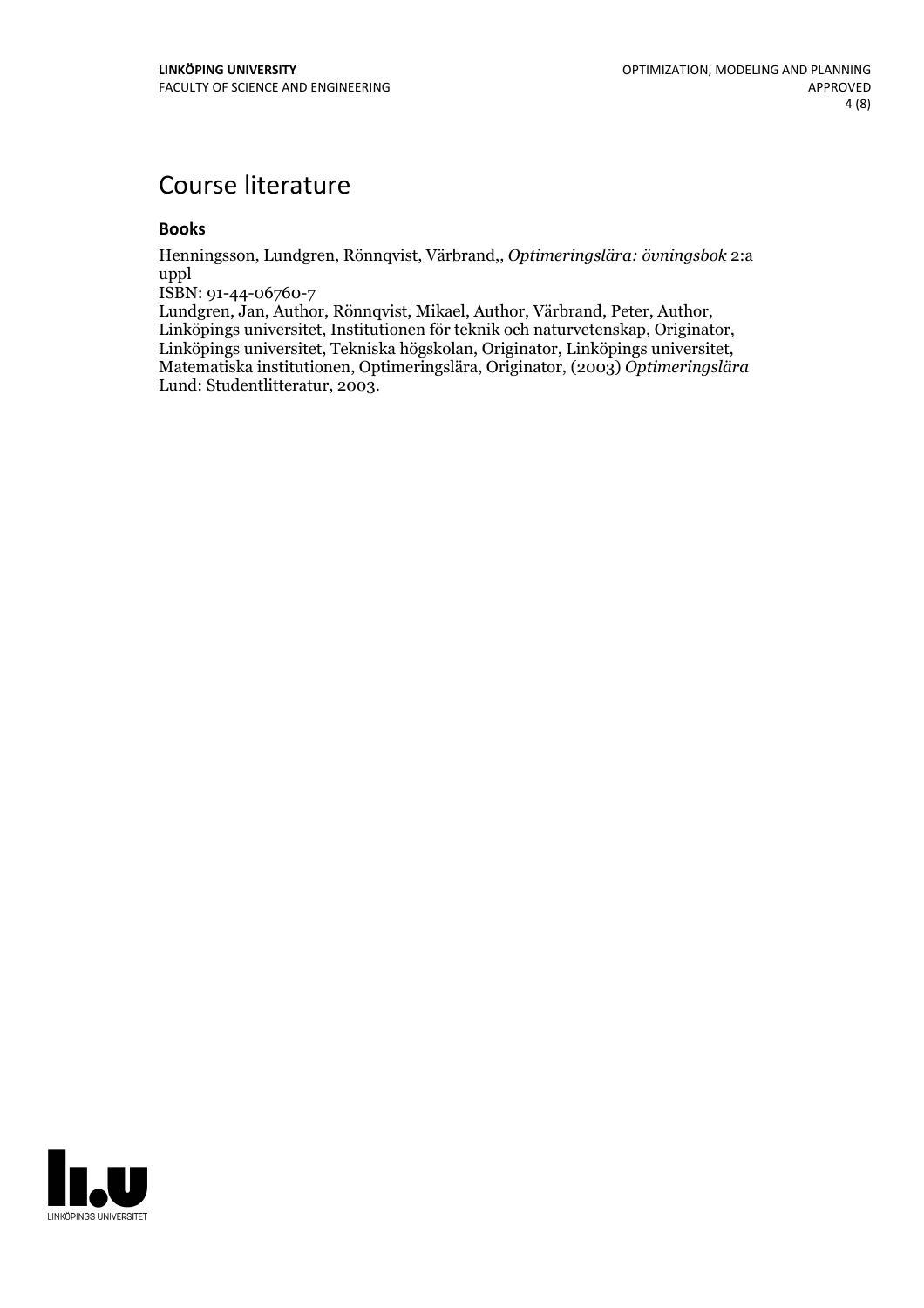# **Common rules**

### **Course syllabus**

A syllabus has been established for each course. The syllabus specifies the aim and contents of the course, and the prior knowledge that a student must have in order to be able to benefit from the course.

### **Timetabling**

Courses are timetabled after a decision has been made for this course concerning its assignment to a timetable module. A central timetable is not drawn up for courses with fewer than five participants. Most project courses do not have a central timetable.

### **Interrupting a course**

The vice-chancellor's decision concerning regulations for registration, deregistration and reporting results (Dnr LiU-2015-01241) states that interruptions in study are to be recorded in Ladok. Thus, all students who do not participate in a course for which they have registered must record the interruption, such that the registration on the course can be removed. Deregistration from <sup>a</sup> course is carried outusing <sup>a</sup> web-based form: www.lith.liu.se/for-studenter/kurskomplettering?l=sv.

### **Cancelled courses**

Courses with few participants (fewer than 10) may be cancelled or organised in a manner that differs from that stated in the course syllabus. The board of studies is to deliberate and decide whether a course is to be cancelled orchanged from the course syllabus.

### **Regulations relatingto examinations and examiners**

Details are given in a decision in the university's rule book: http://styrdokument.liu.se/Regelsamling/VisaBeslut/622678.

### **Forms of examination**

#### **Examination**

Written and oral examinations are held at least three times a year: once immediately after the end of the course, once in August, and once (usually) in one of the re-examination periods. Examinations held at other times are to follow a decision of the board of studies.

Principles for examination scheduling for courses that follow the study periods:

courses given in VT1 are examined for the first time in March, with re-

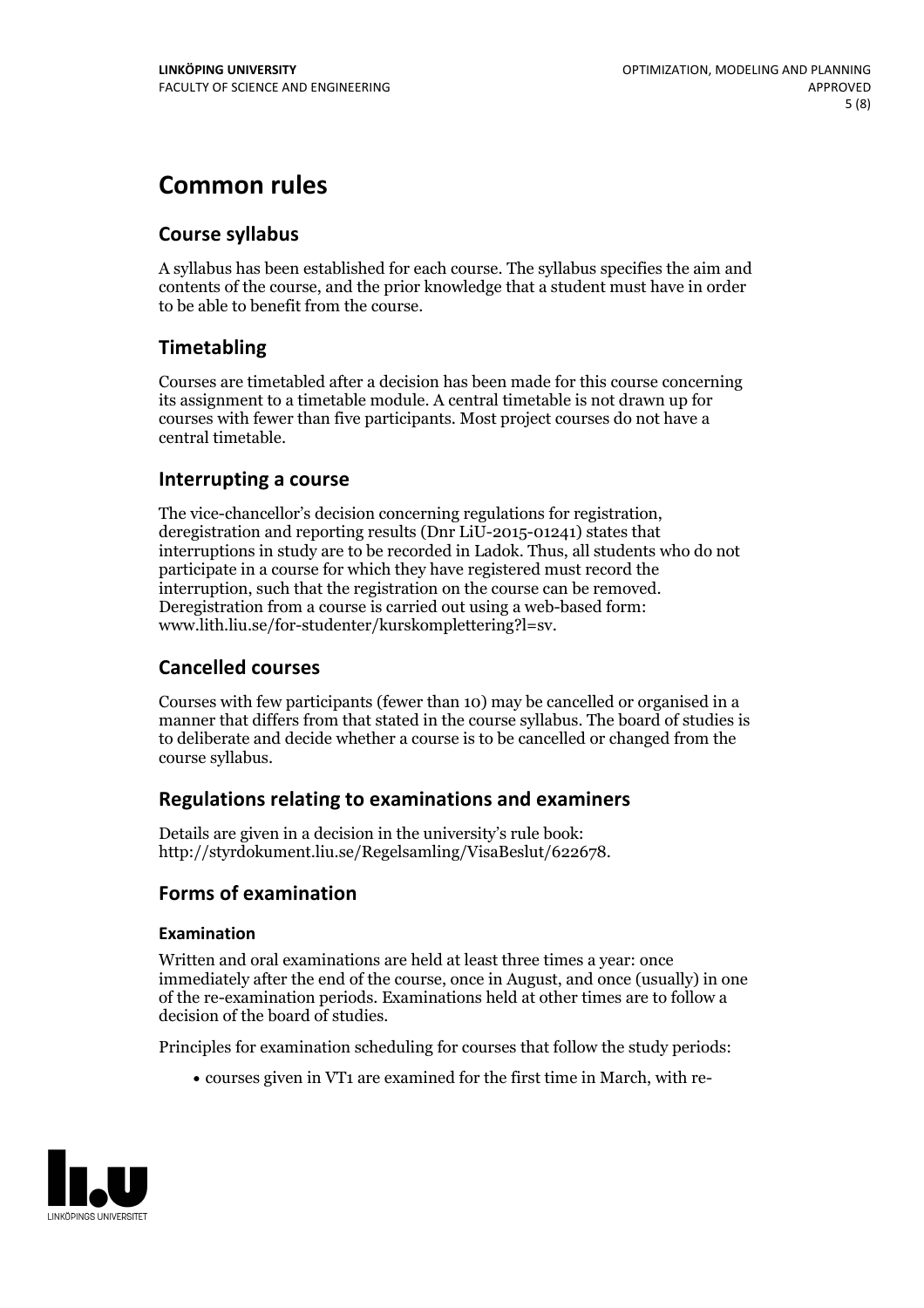examination in June and August

- courses given in VT2 are examined for the first time in May, with re-examination in August and October
- courses given in HT1 are examined for the first time in October, with re-examination in January and August
- courses given in HT2 are examined for the first time in January, with re-examination at Easter and in August.

The examination schedule is based on the structure of timetable modules, but there may be deviations from this, mainly in the case of courses that are studied and examined for several programmes and in lower grades (i.e. 1 and 2).

- Examinations for courses that the board of studies has decided are to be held in alternate years are held only three times during the year in which
- the course is given.<br>• Examinations for courses that are cancelled or rescheduled such that they are not given in one or several years are held three times during the year that immediately follows the course, with examination scheduling that corresponds to the scheduling that was in force before the course was cancelled or rescheduled.<br>• If teaching is no longer given for a course, three examination occurrences
- are held during the immediately subsequent year, while examinations are at the same time held for any replacement course that is given, or alternatively in association with other re-examination opportunities. Furthermore, an examination is held on one further occasion during the next subsequent year, unless the board of studies determines otherwise.<br>• If a course is given during several periods of the year (for programmes, or
- on different occasions for different programmes) the board orboards of studies determine together the scheduling and frequency of re-examination occasions.

#### **Registration for examination**

In order to take an examination, a student must register in advance at the Student Portal during the registration period, which opens 30 days before the date of the examination and closes 10 days before it. Candidates are informed of the location of the examination by email, four days in advance. Students who have not registered for an examination run the risk of being refused admittance to the examination, if space is not available.

Symbols used in the examination registration system:

- \*\* denotes that the examination is being given for the penultimate time.
- \* denotes that the examination is being given for the last time.

#### **Code of conduct for students during examinations**

Details are given in a decision in the university's rule book: http://styrdokument.liu.se/Regelsamling/VisaBeslut/622682.

#### **Retakes for higher grade**

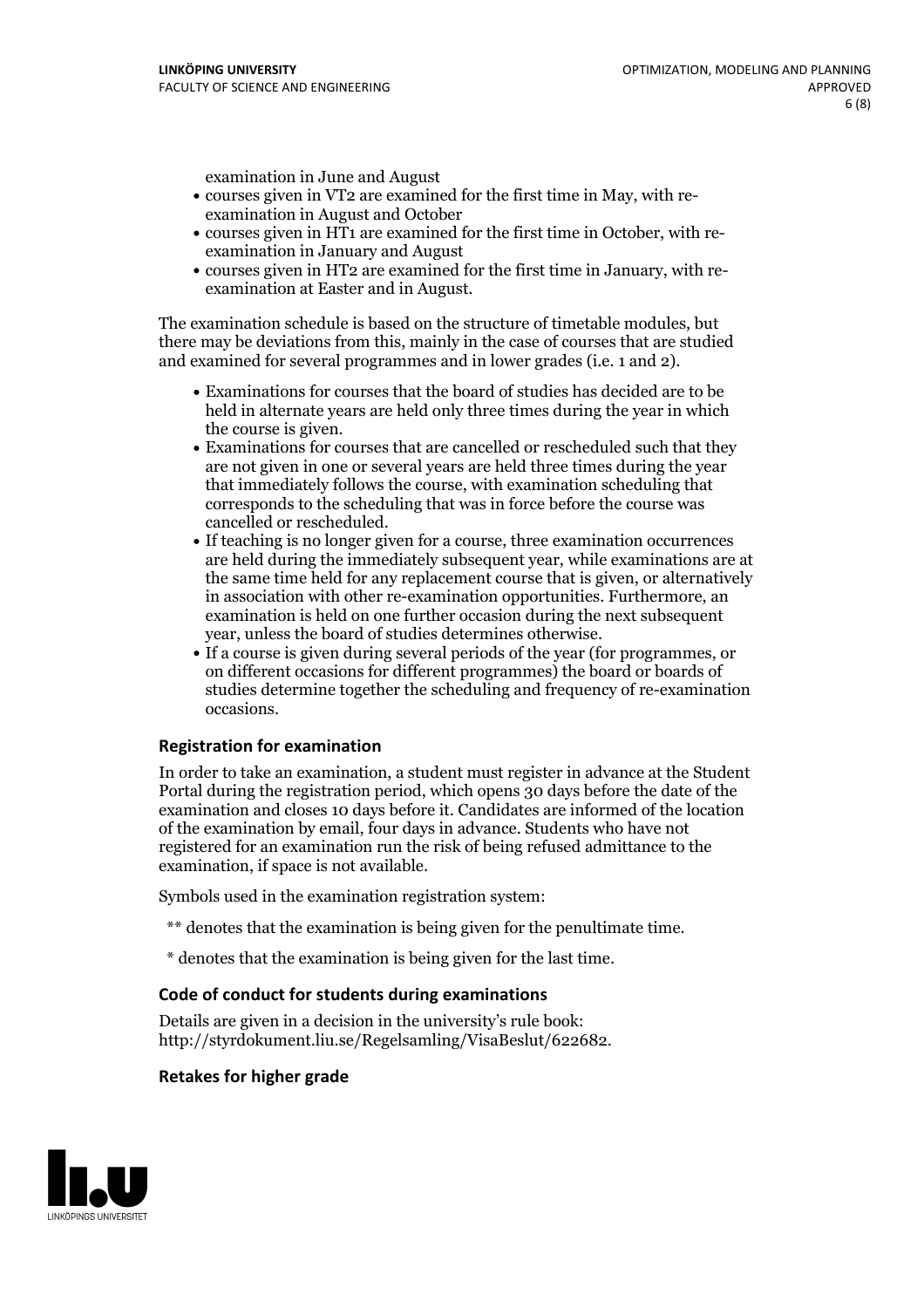Students at the Institute of Technology at LiU have the right to retake written examinations and computer-based examinations in an attempt to achieve a higher grade. This is valid for all examination components with code "TEN" and "DAT". The same right may not be exercised for other examination components, unless otherwise specified in the course syllabus.

#### **Retakes of other forms of examination**

Regulations concerning retakes of other forms of examination than written examinations and computer-based examinations are given in the LiU regulations for examinations and examiners, http://styrdokument.liu.se/Regelsamling/VisaBeslut/622678.

#### **Plagiarism**

For examinations that involve the writing of reports, in cases in which it can be assumed that the student has had access to other sources (such as during project work, writing essays, etc.), the material submitted must be prepared in accordance with principles for acceptable practice when referring to sources (references or quotations for which the source is specified) when the text, images, ideas, data, etc. of other people are used. It is also to be made clear whether the author has reused his or her own text, images, ideas, data, etc. from previous examinations.

A failure to specify such sources may be regarded as attempted deception during examination.

#### **Attempts to cheat**

In the event of <sup>a</sup> suspected attempt by <sup>a</sup> student to cheat during an examination, or when study performance is to be assessed as specified in Chapter <sup>10</sup> of the Higher Education Ordinance, the examiner is to report this to the disciplinary board of the university. Possible consequences for the student are suspension from study and a formal warning. More information is available at https://www.student.liu.se/studenttjanster/lagar-regler-rattigheter?l=sv.

#### **Grades**

The grades that are preferably to be used are Fail (U), Pass (3), Pass not without distinction  $(4)$  and Pass with distinction  $(5)$ . Courses under the auspices of the faculty board of the Faculty of Science and Engineering (Institute of Technology) are to be given special attention in this regard.

- 1. Grades U, 3, 4, 5 are to be awarded for courses that have written
- examinations. 2. Grades Fail (U) and Pass (G) may be awarded for courses with <sup>a</sup> large degree of practical components such as laboratory work, project work and group work.

#### **Examination components**

- 
- 1. Grades U, 3, 4, <sup>5</sup> are to be awarded for written examinations (TEN). 2. Grades Fail (U) and Pass (G) are to be used for undergraduate projects and other independent work.